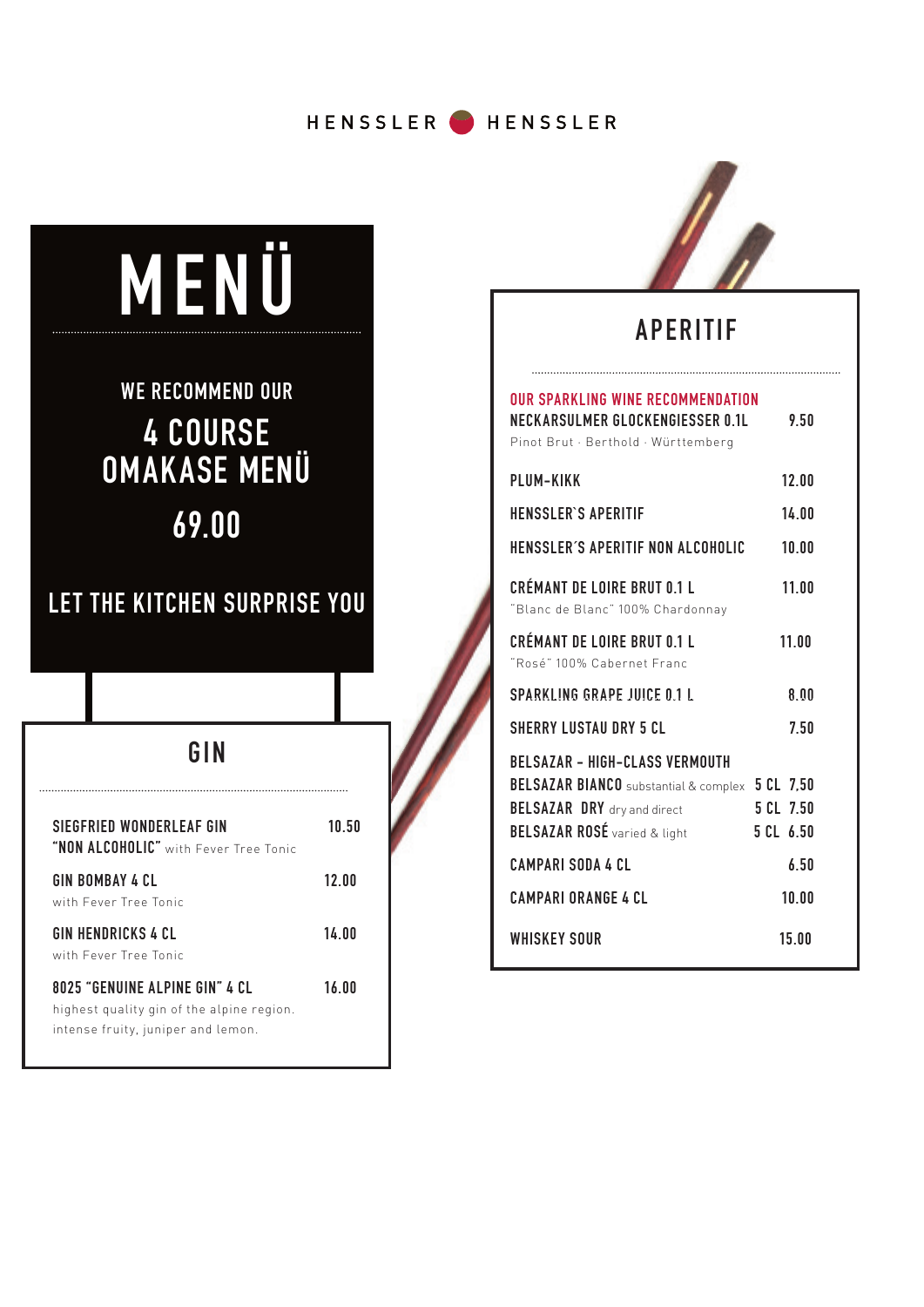# **TEMPURA**

# **CLASSIC STARTERS**

| <b>PIZZA BREAD (PER PERSON)</b><br>with Henssler's Curry Dip                                         | 2.50          |
|------------------------------------------------------------------------------------------------------|---------------|
| <b>OYSTER "ON THE ROCKS"</b><br><b>FROM 3 PIECES</b><br>choice of Irish or French with onion ceviche | PIECES 5.00   |
| <b>OYSETRERSHOOTER</b><br>with spicy tomatosalsa and tobiko crown                                    | 7.00          |
| <b>MISOSOUP</b><br>with silk tofu, wakame seaweed<br>and spring lek                                  | 8.50          |
| <b>EDAMAME</b><br>with maldon salt<br>or with spicy misosauce                                        | 9.00<br>10.00 |
| <b>CHICKEN SKEWER</b><br>classic yakitori                                                            | 14.50         |
| <b>TOMATO COCOS CHILLI SOUP</b><br>with dim sum                                                      | 14.00         |
| <b>SUNSHINE SALAD</b><br>with avocado, white asparagus<br>and steffen's dressing                     | 16.00         |
| <b>BRAISED CELERY BLOCK</b><br>" SASHIMI STYLE"                                                      | 16.50         |
| with Onion Jam, truffle miso sauce, buckwheat<br>and grated summer truffle                           |               |

| TEMPURA VEGETABLE<br>with three kinds of dips                             | 16.50 |
|---------------------------------------------------------------------------|-------|
| SPICY TUNA TEMPURA ROLL                                                   | 16.50 |
| TEMPURA FROM THE BRETON ARTISCHOKE<br>with citrus salsa and pepperoni dip | 16 50 |
| TEMPURA BLACK TIGER SHRIMPS<br>with three kinds of dips                   | 18.50 |



# **SPECIAL SASHIMI**

**HENSSLER AND HENSSLER 21.50 SIGNATURE SASHIMI**  WITH NUTBUTTER, SEAWEEDS, TOBIKKO **AND PONZUSAUCE SALMON / HAMACHI / LOUP DE MER OR TUNA CEVICHE FROM THE IKE JIME SEA BASS 22.50 "ON THE ROCKS" WITH COCOS AND PASSIONFRUIT TUNASASHIMI "TERIYAKI STYLE" 25.00 WITH SPICY SOUR CREAM AND KIMCHI SESAME SASHIMI FROM THE 26.50 "AUETAL WAGYU BEEF" WITH PONZU MENTSUYU SUD AND GRATED SUMMER TRUFFLE**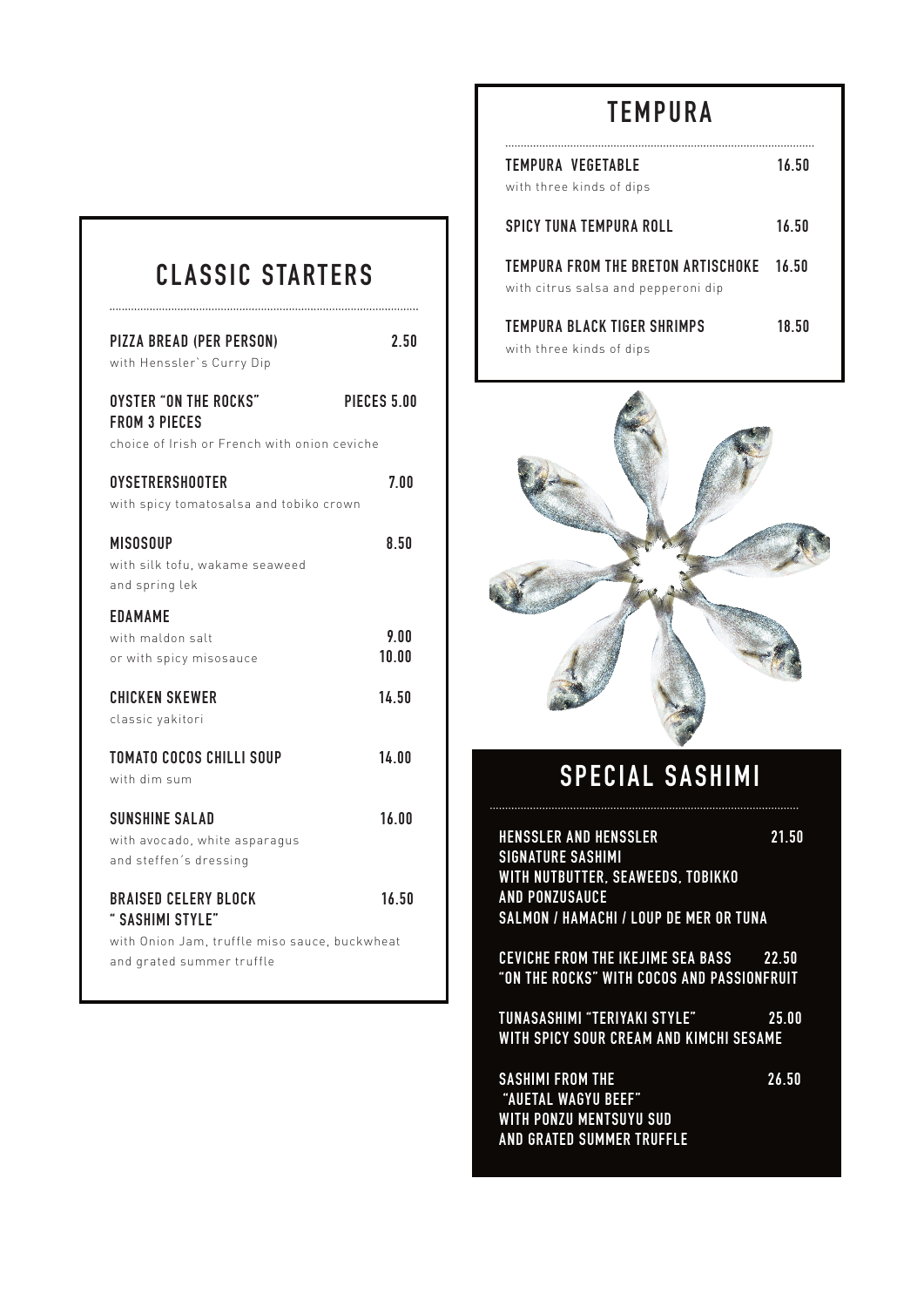# **MAIN COURSE**

...................

| SEA BASS FILLET FROM THE GRILL<br>"kimchi style"                                     | 30.00 |
|--------------------------------------------------------------------------------------|-------|
| GRILLED SALMON TROUT FILLET<br>"strawberry style"                                    | 33.00 |
| "DRY AGED" FROM THE HEATH BEEF<br><b>RIB FYF</b>                                     | 37.00 |
| from the lavastone grill 270 g<br>"DRY AGFD" FROM THF HFATH BFFF<br><b>RUMPSTFAK</b> | 39 NO |
| from the lavastone grill 270 g                                                       |       |

# **SIDE DISHES**

| <b>CUCUMBER WAKAME SALAD</b>                                   | ሪ 50         |
|----------------------------------------------------------------|--------------|
| <b>MASHED POTATOES</b><br>WITH AVOCADO                         | 6.50<br>8.00 |
| SIDE SUNSHINE SALAD                                            | 750          |
| <b>BRAISED SWEET POTATO</b>                                    | 8.00         |
| POTATO SESAME GNOCCHI<br>with baby spinach and mentsuyu butter | 8.00         |
| TERIYAKI ASPARAGUS                                             | 8 NO         |
| GRILL VEGETABLES                                               | 9 N N        |

#### with truffle miso sauce

# **FAMILY STYLE**

| CRISPY CALIFORNIA LEMON CHICKEN<br>with teriyakisauce and pepperoni dip            | 29.50 |
|------------------------------------------------------------------------------------|-------|
| FRIED BBO STEAK CUBS<br>from "Entrecôte" with edamame and quacamole                | 25.50 |
| YELLOW FIN TUNASTEAK<br>"RARF OR BI ACKENED"<br>160 g "sliced truffle ponzu style" | 32.50 |

## **HENSSLER´S SAUCES**

**TRUFFLE PONZU BUTTER · TERIYAKISAUCE HERBAL BUT TER · BLACK BEAN SAUCE · WASABI HOLLANDAISE 2.50 EACH**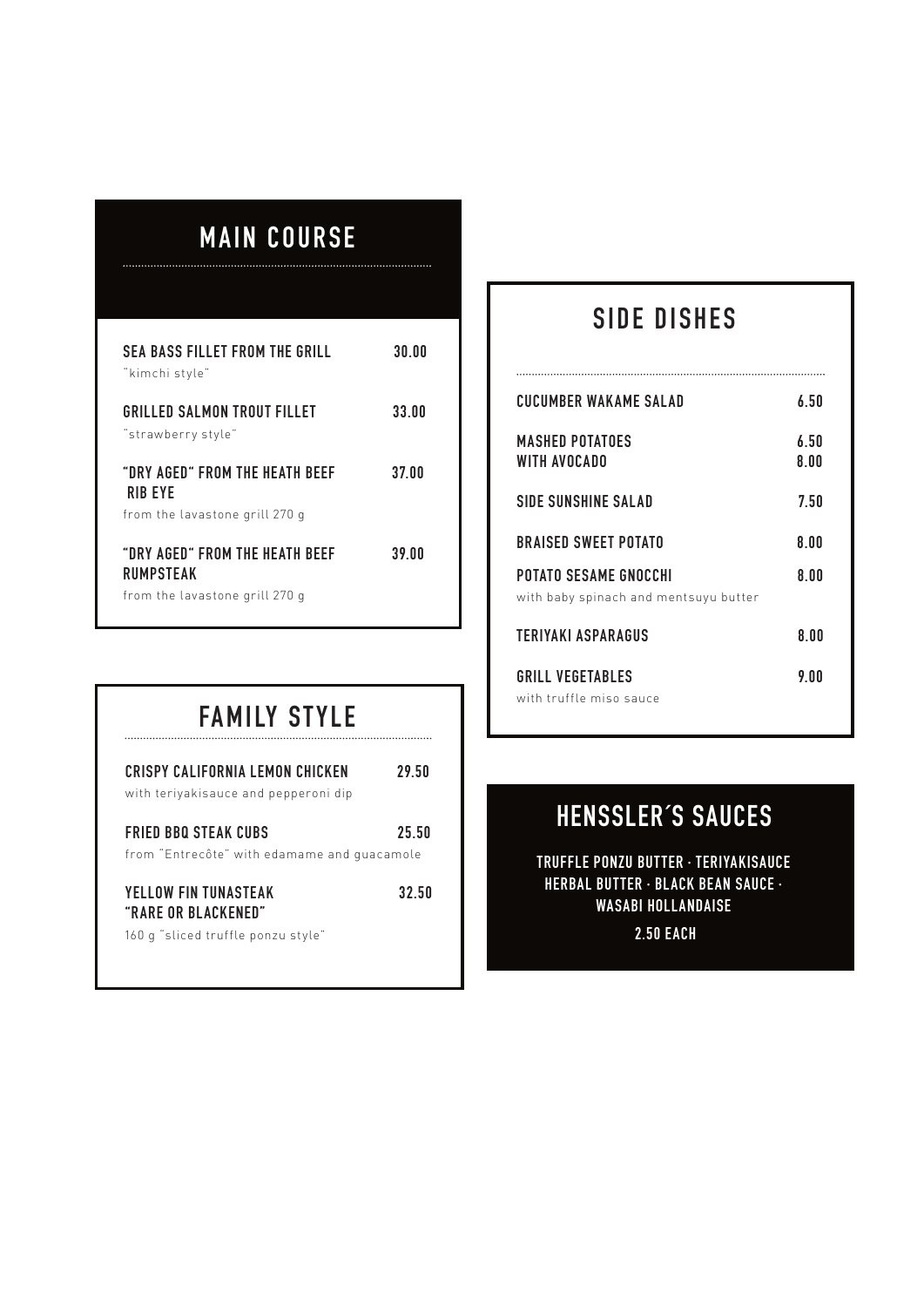# **HENSSLER FAVORITES**

# **HENSSLER SPECIAL SUSHI ROLLS H E N S S L E R MIX**

**MAKI, INSIDE-OUT-MAKI, NIGIRI, SPECIAL SASHIMI, VEGETABLE TEMPURA, TEMPURA FROM THE BLACK TIGER PRAWN**

**FROM 2 PEOPLE**

**P.P. 49.50**

## **SUSHI MIX**

| HENSSLER SUSHI MIX               | SMALL 26.00        |
|----------------------------------|--------------------|
| Inside-out-Maki, Maki, Nigiri    | <b>LARGE 33.00</b> |
| HENSSLER SUSHI-SASHIMI MIX       | SMALL 34.00        |
| Inside-out-Maki, Sashimi, Nigiri | <b>LARGE 42.00</b> |

#### **HOLIDAY GREEN ROLL VEGI 18.50**

avocadosashimi, asparagus tempura, onion ceviche, shisoleef, chilimayonnaise and teriyakisauce

#### **CRISPY WASABI DUCK ROLL 18.50**

crispy duck spring roll, cucumber, avocado and wasabihollandaise

#### SEXY SALMON ROLL 19.50

salmon tartare, crispy crabstick, cucumber, avocado, creamy tobikko and crunchy stuff

#### **TRIPLE "H" ROLL 22.50**

grilled Hamachisashimi, pepperoni crabstick tempura, cucumber, avocado, lamas hot salsa, teriyakisauce and chilimayonnaise

#### **ORIGINAL SURF AND TURF ROLL 22.50**

grilled beef sashimi, panko shrimp, cucumber, avocado, spicy teriyaki sauce, sour cream and togarashi chips

#### **STEFFEN´S FAVORITE ROLL 22.50**

panko shrimp, salmon and tunasashimi, cucumber, avocado and creamy wasabi pepperoni dip

#### **TUNA GREEK ROLL 22.50**

grilled tunasashimi, beans tempura, cucumber, avocado, olive tapenade and cream cheese

#### **TUNASASHIMI ROLL "NEW STYLE" 23.50**

pankoshrimp, cucumber, avocado, creamy crabstick and teriyakisauce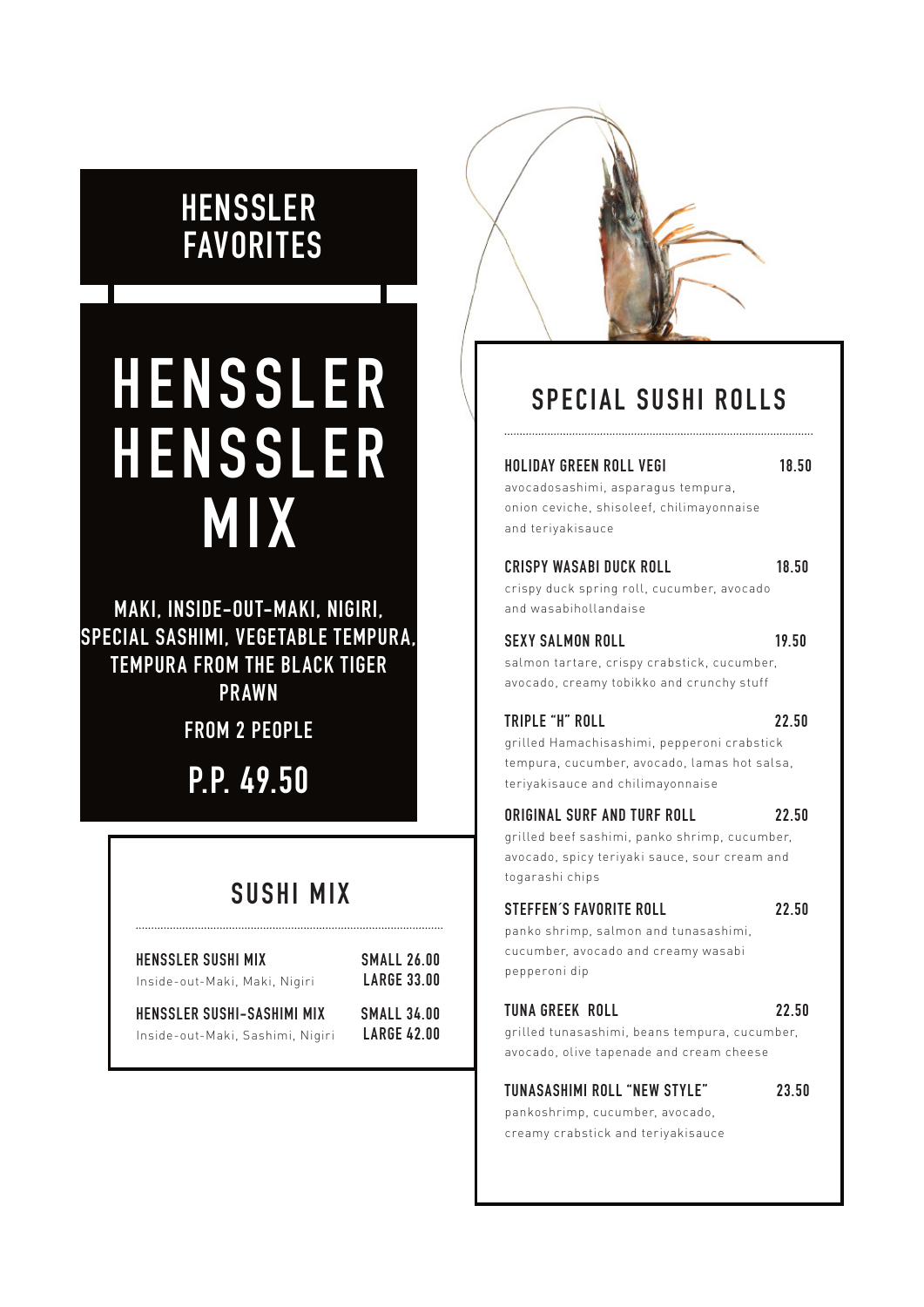# **SUSHI ROLLS CLASSIC**

| CALIFORNIA ROLL<br>crabstick, avocado<br>and cucumber                                          | 13.50<br>HAND ROLL 8.00  |
|------------------------------------------------------------------------------------------------|--------------------------|
| CHICKEN TERIYAKI ROLL<br>avocado, sesame<br>and teriyaki sauce                                 | 14.50<br>HAND ROLL 9.00  |
| <b>CRUNCHY ROLL</b><br>tempura gamba, cucumber, HAND ROLL 9.00<br>avocado and chili mayonnaise | 14.50                    |
| <b>HOT TUNA ROLL</b><br>hot tuna tartare and cucumber HAND ROLL 9.50                           | 14.50                    |
| <b>SALMON ROLL</b><br>salmon, cucumber and avocado HAND ROLL 9.50                              | 15.00                    |
| TUNA ROLL<br>tuna, cucumber and avocado                                                        | 15.00<br>HAND ROLL 10.00 |

| MAKI ROLLS           |       |
|----------------------|-------|
| <b>CUCUMBER MAKI</b> | 6.00  |
| AVOCADO MAKI         | 7.00  |
| <b>SALMON MAKI</b>   | 10.50 |
| TUNA MAKI            | 11.00 |
| HOT TUNA MAKI        | 11 NO |

## **NIGIRI**

| EBI 2 PCS.                                | 7.50  |
|-------------------------------------------|-------|
| TEMPURA SHRIMP 2 PCS.                     | 8.50  |
| SALMON 2 PCS.                             | 9.50  |
| TUNA 2 PCS.                               | 10.50 |
| <b>FRIED PEPPER TUNA 2 PCS.</b>           | 10.50 |
| <b>WAGYU BEEF</b>                         | 12.50 |
| with passionfruit and spicy teriyakisauce |       |

# **SASHIMI PURE "ON THE ROCKS" WITH PONZU SAUCE**

| <b>LOUP DE MER SASHIMI</b>                                                              | 25.50 |
|-----------------------------------------------------------------------------------------|-------|
| <b>SALMON SASHIMI</b>                                                                   | 26.00 |
| <b>HAMACHI SASHIMI</b>                                                                  | 27.50 |
| <b>TUNA SASHIMI</b>                                                                     | 29.50 |
| <b>HENSSLER'S SASHIMI MIX</b><br><b>TUNA, SALMON, LOUP DE MER</b><br><b>AND HAMACHI</b> | 42.00 |

Beverages such as foods and drinks could contain additives, dyes and flavor enhancers.

If you have any questions, please contact our staff or ask for our menu with allergens and incompatibilities.

All Prices in EURO including Tax and Service.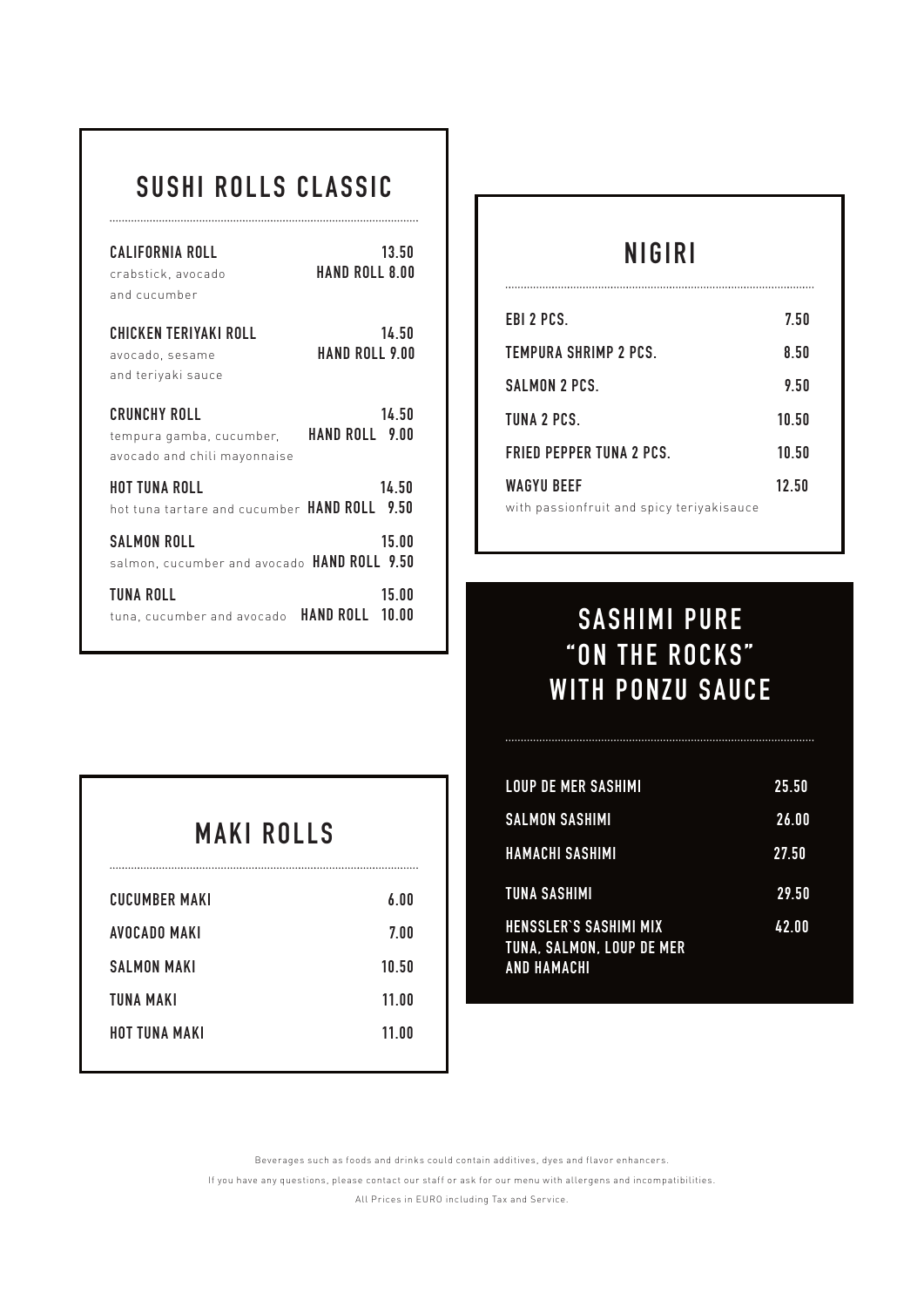| BECK'S BEER 0 33 L<br>PILS   GOLD         | EACH 6.00 |
|-------------------------------------------|-----------|
| <b>BECK'S BEER 0.33 L</b><br>NON AI COHOL | 6 NO      |
| JAPAN'S NO.1 BEER ASAHI 0,33L             | 6 NO      |

# **SAKE**

| SAKE WARM 0.1 L                        | -7.50        |
|----------------------------------------|--------------|
| <b>SAKE SPECIAL 0.1 L</b>              | <b>14.50</b> |
| SAKE KOJO KIKUMASAMUNE FL. 0.3 L 16.50 |              |

## **DIGESTIF**

...............................

| <b>SALWEY 2 CL</b><br><b>MIRABELLE / RASPBERRY / PEAR</b> | 12 NO |
|-----------------------------------------------------------|-------|
| HELBING KÜMMEL 2 CL                                       | 6.00  |
| HELBING AQUAVIT 2 CL                                      | 7.00  |
| WODKA 42 BELOW 4 CL                                       | 9.00  |
| <b>BORGMANN HERBAL LIQUEUR 4 CL</b>                       | 10.00 |
| <b>GRAPPA MOSCATO RISERVA 2 CL</b>                        | 9 5N  |
| <b>SPAN BRANDY 2 CL</b><br>GRAN DUOUF D'AI BA             | 850   |
| COGNAC HINF VSOP 2 CL                                     | 16 NO |

**THE MADNESS IN THE BOTTLE! "MY NOBLE BRANDIES STRAIN IN ANY PHASE OF DRINKING THE BODY BUT ENJOY - IN MODER ATION - BODY AND SOUL" THE BRANDIES OF HANS REISETBAUER.**

 $\begin{minipage}{0.5\textwidth} \begin{tabular}{|l|c|c|c|} \hline \multicolumn{1}{|c|}{0.9\textwidth} \begin{tabular}{|l|c|c|} \hline \multicolumn{1}{|c|}{0.9\textwidth} \begin{tabular}{|l|c|c|} \hline \multicolumn{1}{|c|}{0.9\textwidth} \begin{tabular}{|l|c|c|} \hline \multicolumn{1}{|c|}{0.9\textwidth} \begin{tabular}{|l|c|c|} \hline \multicolumn{1}{|c|}{0.9\textwidth} \begin{tabular}{|l|c|c|} \hline \multicolumn{1}{|c|}{0$ 

**REISETBAUER RASPBERRY 2 CL 24.00**